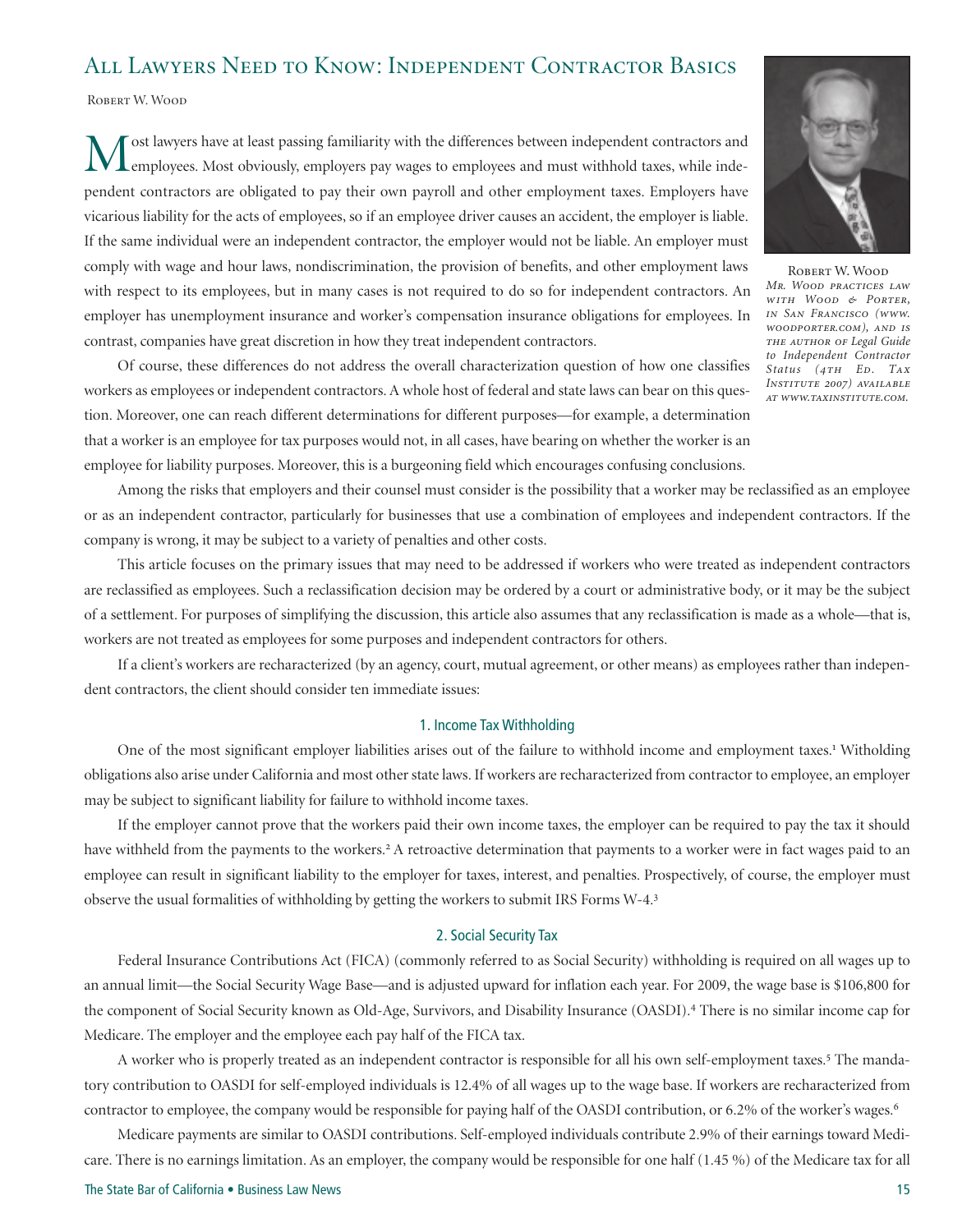### Independent Contractor Basics

employees. Again, there is no limit on the amount of compensation subject to the Medicare tax.

If workers are recharacterized as employees, the past employment tax liability, plus interest and penalties, can be significant. Prospectively, this obligation may not seem too onerous. However, employers should remember that the employer portion of these taxes is not passed along or borne by the employees. If your client's payroll is large, the client's share of the employment taxes will also be large and may have a significant impact on the client's business.

## 3. Federal Unemployment Taxes

The Federal Unemployment Tax Act (FUTA) provides for the establishment of a federal employer tax, funded by employers, to fund state workforce agencies. Unemployment insurance rates are set by the federal and state governments. The maximum FUTA tax rate is 6.2%. However, for most firms paying state unemployment taxes, the maximum tax rate is 0.8%. The earnings limit for FUTA is \$7,000.<sup>7</sup> FUTA deductions are paid solely by employers based on their internal workforce. If workers are determined to be employees instead of independent contractors, the employer would be responsible for paying past FUTA taxes (plus interest and penalties) and would need to collect them prospectively.

#### 4. State Unemployment Taxes

Most states have an unemployment insurance system that complements the FUTA taxes paid by employers. These taxes are paid to provide partial-wage replacement to unemployed workers undergoing an active search for a new job. The state portion of this tax is determined by the state agency and depends on the unemployment experience of each company.

Because of the experience rating feature, the tax rate can vary over time for the same employer. If a company's independent contractors are recharacterized as employees, the company would be responsible for paying applicable state unemployment insurance for the past (plus interest and penalties) and for the future too.

# 5. Workers' Compensation Insurance

Employers are responsible for paying workers' compensation insurance premiums for their employees. As with unemployment insurance, this amount will vary from state to state, and it may even vary from employer to employer. In some states the employers obtain private insurance. In other states, employers must contribute to a state-operated fund.

If workers are recharacterized as employees, the employer would have liability for the contributions that should have, but were not, made in the past. In addition, the employer would be obligated to make premium payments in the future.

# 6. Health and Welfare Benefits

While income tax withholding, Social Security and Medicare payments, unemployment taxes, and workers compensation payments are generally predictable—the rates are set and the amount of any interest, penalties, and other costs can be estimated—health and welfare benefits are subject to greater variation, and the impact of recharacterizing independent contractors as employees may be more difficult to predict. This uncertainty is exacerbated by the national debate over health care, which may result in greater burdens placed on either individuals or employers, as well as the skyrocketing costs associated with health benefits. Thus, at least on a prospective basis, the cost of health and welfare benefits may have the biggest financial impact on the recharacterization of worker status.

To a large extent, the type and cost of benefits afforded to workers will depend on the benefit plans an employer has established for its employees. In general, if the company provides significant benefits for employees (and nothing for independent contractors), recharacterization can have a substantial and negative financial impact on the employer, primarily because the comprehensive nondiscrimination rules applicable to employee benefits will require the employer to offer the same benefits to all employees, including recharacterized employees.<sup>8</sup>

In order to gain a sense of the magnitude of the impact, the employer may begin by applying the average benefits based on a national average of employee benefits as a fraction of wages as reported by the U.S. Bureau of Labor Statistics.<sup>9</sup> Benefits in private industry, including paid leave, supplemental pay, insurance, retirement, and legally required benefits, average nearly 30% of total compensation; thus, recharacterization of independent contractors as employees could result in an increase in employment costs of nearly one third.

#### 7. Pension Plans

Qualified pension and other employee benefit plans involve enormously complex qualification, compliance, and nondiscrimination rules. These plans are usually only for employees and are often one of the key rationale for differentiating between independent contractors and employees.

A retroactive (or even prospective) change can have enormous implications for a company's pension and other qualified plans. If the employer cannot legitimately exclude the workers from participation, those workers may be entitled to retroactive coverage, vesting, and contributions in one or more plans.<sup>10</sup>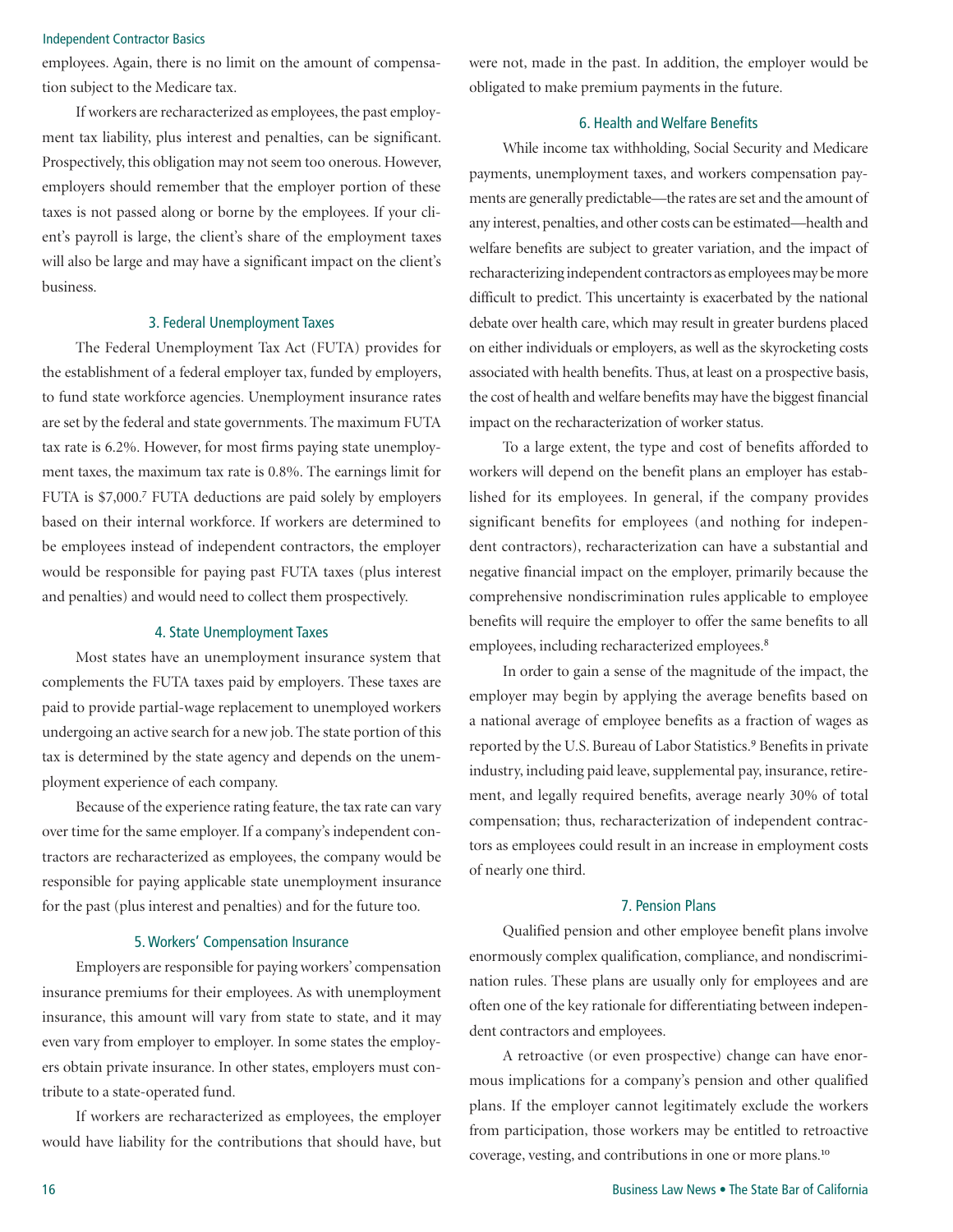If an employer must treat certain workers as participants in one or more such plans, the resulting liability may be huge and impact the viability of the plans. A recharacterization of independent contractors can require the employer to make retroactive participation and funding changes to existing plans. In extreme cases, the employer may face disqualification of the plans, negatively impacting both the company and all plan participants. As with health and welfare benefits, pension plan exposure on recharacterization can be quite significant.

### 8. Unreimbursed Business Expenses

Another consequence of a recharacterization from independent contractor to employee is the reimbursement of business expenses. While independent contractors can agree to bear their own business expenses, there are statutory rights to expenses of employment.<sup>11</sup> Consequently, while an employer may have established clear and rational lines limiting reimbursement for expenses (including amount, timing, and business purpose), a recharacterized employee may seek to change those rules. As with employment based taxes and other benefits, employers need to consider not only the costs of remediating the failure to comply in the past, but also the ongoing additional costs associated with expanding categories of reimbursable expenses.

#### 9. IRS Penalty Assessments

IRS penalties are significant and should be considered as a separate category of the costs of recharacterization. The penalty the IRS assesses depends on their interpretation of the employer's intention in misclassification. If the IRS believes the employer did not deliberately misclassify the workers, it can apply a more modest penalty under Internal Revenue Code section 3509(a). Under this provision, in addition to paying the employer's share of FICA and FUTA, the employer may have to pay a penalty of 20% of the FICA that should have been withheld and 1.5% of wages.<sup>12</sup>

If your client seeks to show that it had no intent to misclassify the workers, it will usually need to show, at a minimum, that it filed all necessary Form 1099s for the workers. If all the necessary forms have not been filed, the employer can be assessed a larger penalty: 40% of FICA and 3% of wages.<sup>13</sup> The employer is entitled to a credit against the retroactive assessment of federal income tax withholding if the employer can prove that the workers reported the correct income and paid their tax.<sup>14</sup> However, this credit does not apply where the Service applies the reduced rates for noncompliance under Internal Revenue Code section 3509. Moreover, as a practical matter, an employer may find it difficult to locate former employees and prove they reported their income and paid their taxes correctly.

If the Service decides that the employer has *deliberately*  misclassified workers, it can hold the employer responsible for all employment taxes that should have been paid, including income tax and the employee's share of FICA and FUTA.<sup>15</sup> Most significantly, the Service is not limited to seeking recourse from the employer as an entity; it can go after the business owners and/or officers *personally,* effectively eliminating the limited liability of corporate and limited liability company owners. Moreover, the potential liability to the owners is extreme: a 100% penalty on each responsible person.<sup>16</sup>

This 100% penalty is often assessed against each and every owner and officer of the company. Although the IRS can collect it only once, and while owners and officers may seek equitable contribution for the penalties, the possibility of personal liability for all the payroll tax deficiencies can be frightening. The amount of the company's tax (and also the 100% penalty) can be reduced if the employer can show that the employee paid the proper amount of income tax. However, the employer is not allowed to recover any amount assessed from employees or former employees or to credit any amount paid against income tax.<sup>17</sup>

With all the IRS liabilities, it is worth noting that many employers who are determined to have misclassified workers attempt to qualify for a penalty protection known as "Section 530 relief."<sup>18</sup> While this provision was never incorporated into the Internal Revenue Code, a business can seek to be relieved of certain federal employment tax obligations if it had a reasonable basis for not treating workers as employees, was consistent in its treatment of any similar workers as contractors, and consistently filed required information returns with the IRS. Perhaps because of the existence of Section 530 relief, the IRS is often interested in getting an employer to agree to *prospectively* treat the workers as employees, even if the IRS is not able to collect back taxes and penalties from a retroactive reclassification.

### 10. Relevance of Tax Treatment

The way in which workers filed their income tax returns in the past should also be considered. Some employers may insist that the workers received tax benefits as a result of their independent contractor treatment. If those workers are then reclassified, the employer may argue that the workers should be required to offset those tax benefits against what they receive via recharacterization. If a worker has filed federal income tax returns as a self-employed individual and filed Schedule C to his IRS Form 1040 individual income tax returns, the worker is claiming the tax benefits of operating his own business.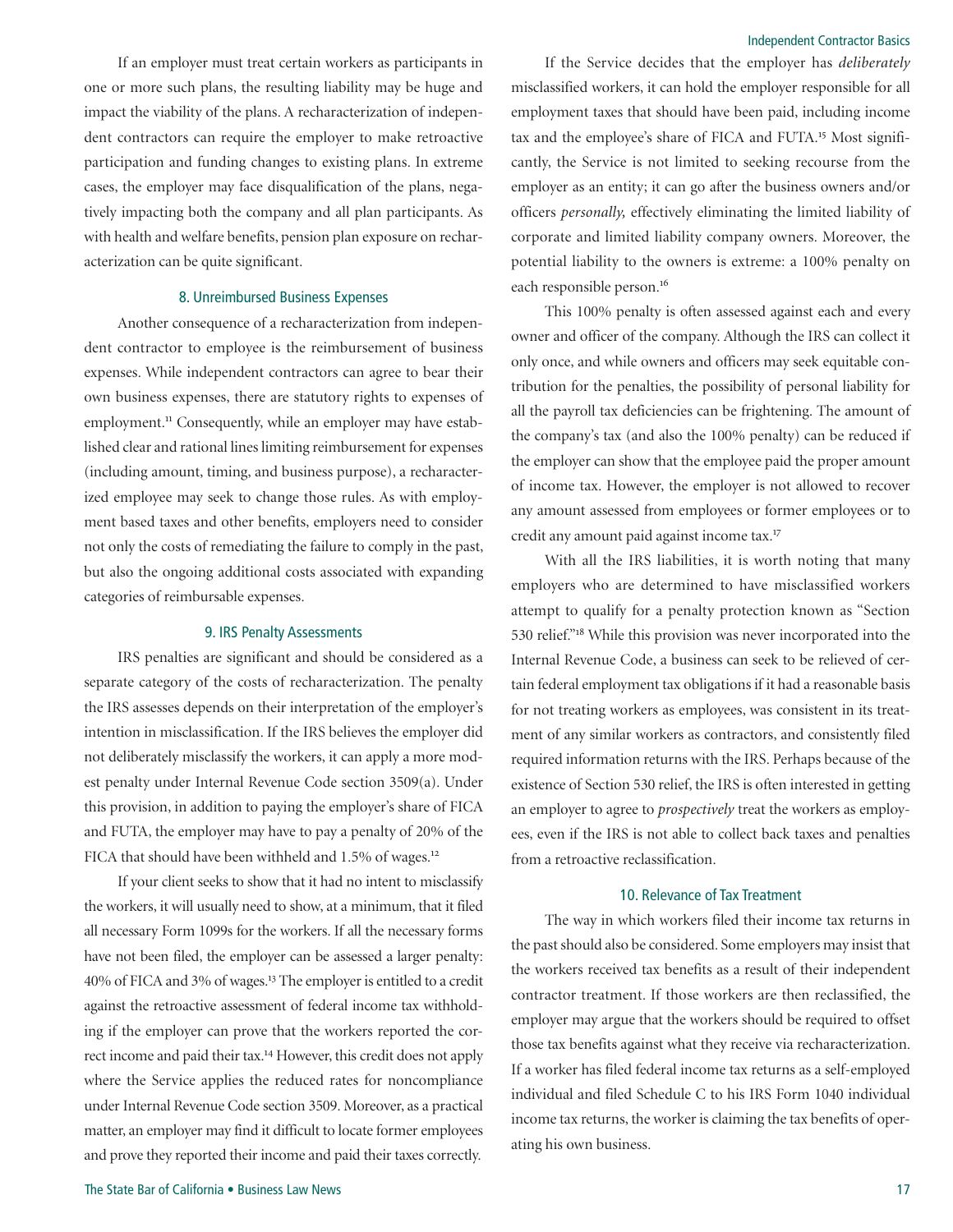## Independent Contractor Basics

These expenses are more likely to be claimed where the reclassification dispute is between the company and the workers themselves. These could include the cost of materials or supplies, automobile expenses, equipment, meals, lodging, travel, entertainment, and other expenses associated with the business.<sup>19</sup> Interestingly, employers commonly claim that workers are "double-dipping" when they claim these expenses.

In fact, workers who are retroactively recharacterized from independent contractors to employees rarely file amended income tax returns.<sup>20</sup> Of course, taxpayers are obligated to file complete and accurate returns.<sup>21</sup> Federal income tax regulations state that a taxpayer who becomes aware of errors on his federal income tax return "should" file an amended tax return correcting such errors.<sup>22</sup>

Yet surprisingly, there is no mandatory obligation to file such an amended return. If a taxpayer determines there was unreported income on a previously filed return, Treasury Regulations state that the taxpayer "should" file an amended return to correct the error.<sup>23</sup> However, neither the Internal Revenue Code nor Treasury Regulations impose an affirmative duty on a taxpayer to file an amended return.

Interestingly, the mandatory or permissive nature of this amended return filing matter has been called into question. In fact, the IRS issueda notice in July of 2009 (Notice 989, Rev. 7-2009) specifies that workers who filed tax returns as independent contractors but who have subsequently been ruled to be employees "must" file amended income tax returns. Some have questioned whether an IRS Notice can possibly supersede a Treasury Regulation, but it is at least clear that the IRS is enhancing its presence in this area.

# Conclusion

If you have a client whose workers were treated as independent contractors, but are suddenly ruled to be employees, your client will need help. As a lawyer, you may need to triage the issues and agencies involved and even reach out to other lawyers (including employment, employee benefits, and tax) to assess the situation and help your client. Worker status disputes are messy, expensive, and upsetting to your client from almost any angle.

Whether your client is seeking employee treatment or trying to avoid it, and whether your client is aligned with a worker, company, agency, or third party, the stakes can be high. All too often, however, your client may not have thoroughly quantified the costs of recharacterization. Any such quantification efforts should begin with the temporal element. That is, at what point in time will the recharacterization from independent contractor to employee be effected?

Often, particularly with government agencies, recognition of employee status will be prospective only, as part of a negotiated compromise. Plus, it is common for companies and workers to deal with only the issue directly in front of them. Thus, despite the points made in this article, you may be dealing *only with* the status of workers for purposes of worker compensation insurance, for unemployment insurance, or for some other specific purpose or incident. If so, you may not want to think about many other issues, at least not right away.

If your client only considers one issue, however, that can be shortsighted. Help your client to consider the domino effect that is so prevalent in worker characterization disputes. That domino effect is the tendency for one agency or one lawsuit ruling on employee status (for ostensibly one discrete purpose) to turn into a many tentacled recharacterization beast.

That is perhaps the biggest lesson here. Step back and consider the landscape and the interrelationships between one recharacterization battle and the overall war. Doing so will provide the greatest benefit to the client.  $\blacksquare$ 

#### Endnotes

1 See I.R.C. §§ 6651(a), 6662, & 6672.

2 See I.R.C. § 3509.

3 For a summary of these rules, see *Employer's Tax Guide*, I.R.S. Pub. 15 (rev. Jan. 2007).

4 See http://www.ssa.gov/OACT/COLA/cbb.html.

- 5 See I.R.C. § 1401.
- 6 See I.R.C. § 3101(a).
- 7 See I.R.C. § 3306(b).

8 See 42 U.S.C. § 2000(e)-2000(h)(6) (Supp. 1994); 29 U.S.C. §§ 621 et seq.; 29 U.S.C. §§ 701 et seq.; 29 U.S.C. §§ 201- 219; 29 U.S.C. §§ 151-168; 33 U.S.C. §§ 901-9150; and 8 U.S.C. §§ 1324(a) & (b).

9 See http://www.bls.gov/ebs 10 *Vizcaino v. Microsoft Corp.*, 97 F.3d 1193 (9th Cir. 1996). 11 See CAL. LAB. CODE § 2802. 12 See I.R.C. § 3509(a). 13 See I.R.C. § 3509(b). 14 See I.R.C. § 3402(d). 15 See I.R.C. § 3509(c). 16 See I.R.C. § 6672. 17 See *Duncan v. Commissioner*, 68 F.3d 315 (9th Cir. 1995).

18 Section 530 was never added to the Internal Revenue Code; it is a section in the Revenue Act of 1978.

19 See I.R.C. § 162.